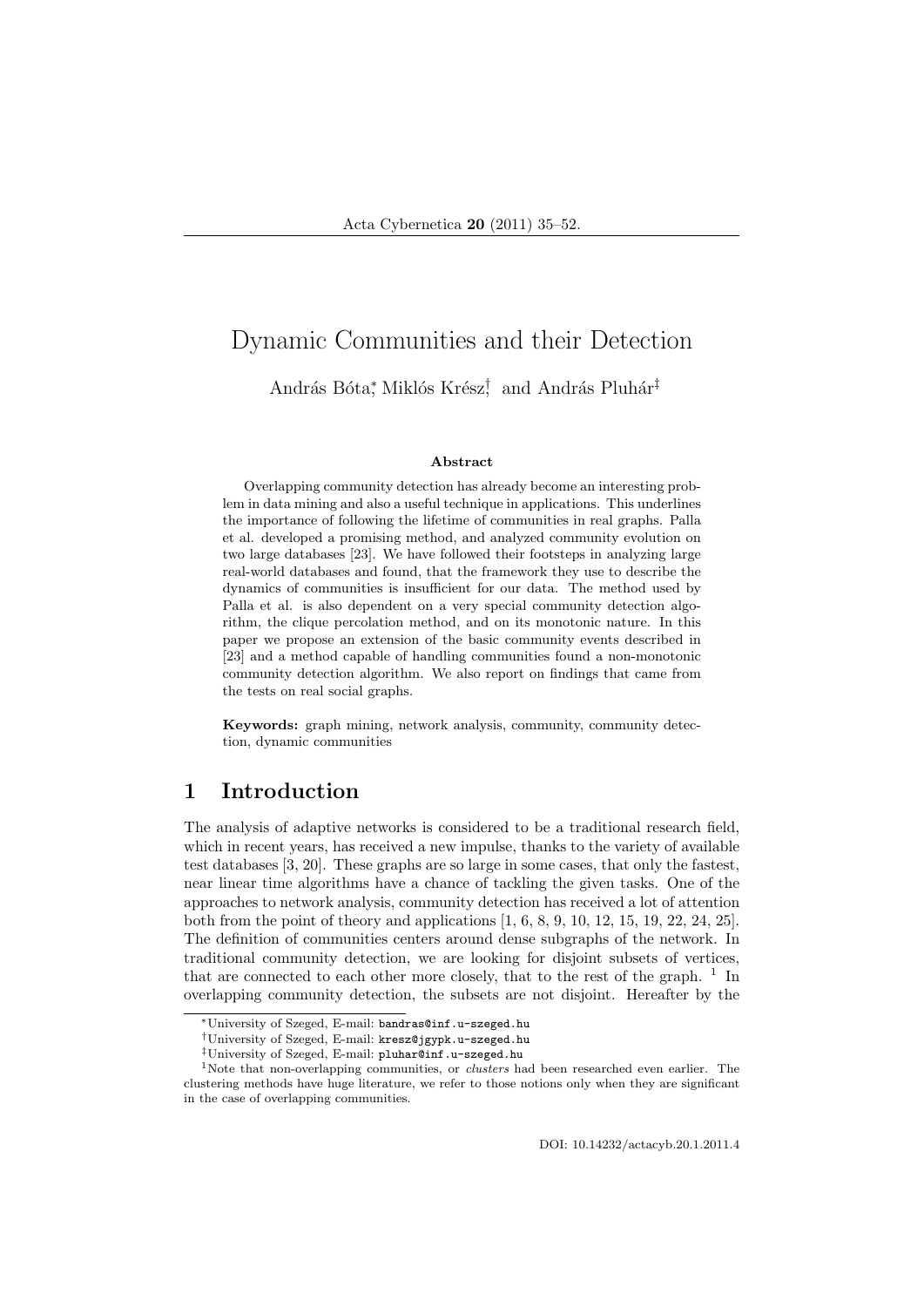notion of communities we will mean overlapping communities, otherwise we will use either clusters or non-overlapping communities. We will also take several basic definitions from graph theory [4].

However, communities are not static, they can change or even disappear in time; this might have caused the split of a club in the famous experiment of Zachary [27].

The dynamics of these networks is usually represented as a series of graphs  ${G_i}_{i \in \mathcal{T}}$ , where  $\mathcal{T} = \{1, \ldots, \ell\}$  represents a discrete time set. The number of time instances usually depends on two things: the length of the period, in which we observe the network, and the resolution, which governs, that in a given time period, how many "snapshots" do we take from the network. Although one might try to consider the whole history of the graph series in one step, for large graphs this is not feasible. Both Asur et al. [2] and Palla et al. [23] have chosen the path of following the entities from  $G_i$  to  $G_{i+1}$ , and reconstructing the whole process out of these. Note that Asur et al. deals with clusters, while Palla et al. follows the lifetime of (overlapping) communities. They both took a normative approach to communities: they have decided upon the possible events that might happen to a community. In other words, they have simply listed the basic events of a hypothetical classification. We reproduce some of the relevant work of Palla et al. as follows.

#### 1.1 Basic events

The basic events described in [23] are the following:

- Birth, when a new community emerges without predecessor.
- Death, when a community disappears without successor.
- Merging, when several communities join together to form a new community.
- Splitting, when a community splits into several new communities.
- Growth, when a community gains new members.
- Contraction, when a community loses members.

Assuming the above described events, the problem is reduced to the following. Given the graphs  $G_1$  and  $G_2$ , describing the starting and destination graphs, compute the set of communities in both, let those be  $\mathcal{K}_1$  and  $\mathcal{K}_2$ . Then find a relation R on  $\mathcal{K}_1 \times \mathcal{K}_2$  in an "obvious way"; if a  $C_1 \in \mathcal{K}_1$  is in no relation, then it is a *death*. If  $C_1 \in \mathcal{K}_1$  is in relation with  $C_1^2, \ldots, C_\ell^2 \in \mathcal{K}_2$  and  $C_i^2 \subset C_1$  for  $i \in [1, \ldots, \ell]$ , then  $C_1$  splits into  $C_1^2, \ldots, C_\ell^2$ . Similarly, if  $C_2 \in \mathcal{K}_2$  is in no relation, then it is a birth. If  $C_2 \in \mathcal{K}_2$  is in relation with  $C_1^1, \ldots, C_\ell^1 \in \mathcal{K}_1$  and  $C_i^1 \subset C_2$  for  $i \in [1, \ldots, \ell]$ , then  $C_1^1, \ldots, C_\ell^1$  merged into  $C_2$ . Finally a related pair  $(C_1, C_2)$ ,  $C_i \in \mathcal{K}_i$  for  $i \in \{1, 2\}$ , should mean a growth (contraction) if  $C_1 \subset C_2$  ( $C_1 \supset C_2$ ).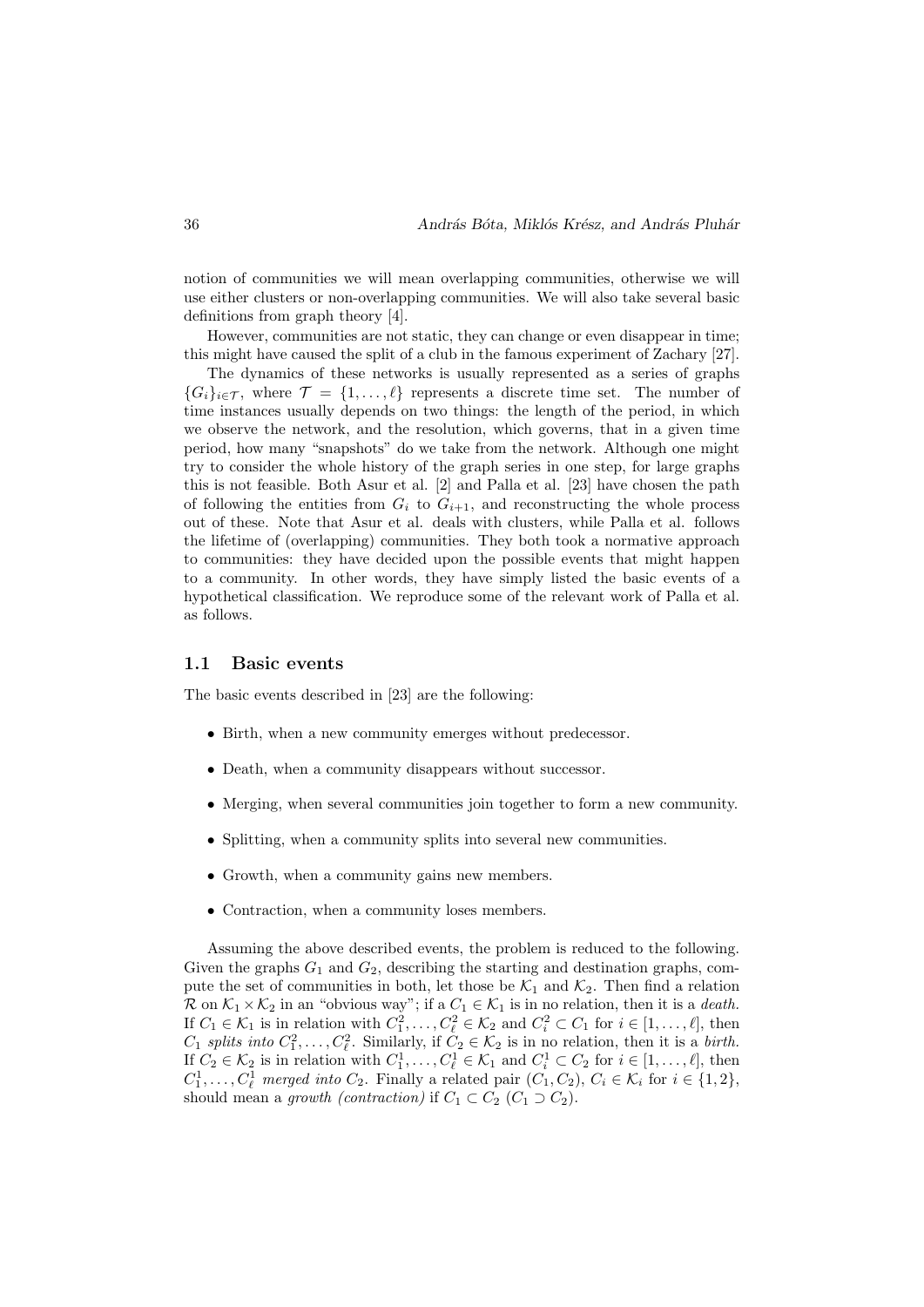### 1.2 Implementation

Computing the relation  $\mathcal R$ , assuming that the basic events cover all possible cases, is not hard theoretically. In practice this is different, since for large graphs a naive approach of considering all pairs  $(C_1, C_2) \in \mathcal{K}_1 \times \mathcal{K}_2$  is too costly. The way out of this quadratic complexity is an idea due to I. Derényi [23]. They assume that the communities are always given by the Clique percolation method (CPM) [1, 22], which is *monotonic*. More exactly, if  $H$  and  $G$  are graphs on the same vertex set,  $E(H) \subset E(G)$  and  $C \in \mathcal{K}_H$  then there exists a  $C' \in \mathcal{K}_U$ , such that  $C \subset C'$ , where  $\mathcal{K}_H$  and  $\mathcal{K}_G$  are the sets of communities of H and G, respectively.

Then the union graph U is formed such that  $V(U) := V(G_1) \cup V(G_2)$ ,  $E(U) :=$  $E(G_1) \cup E(G_2)$  and  $\mathcal{K}_U$  is computed. Now instead of going through all  $(C_1, C_2)$ pairs from  $\mathcal{K}_1 \times \mathcal{K}_2$ , one needs to check only those pairs for which there is a  $C' \in \mathcal{K}_U$ , such that  $(C_1, C_2) \subset C'$ .

### 1.3 Results of Palla et al.

By applying this method, they get a convincing results on the dynamics of communities. The most significant results are: the larger a community the older it is. The expected lifetime of a community increases with its size. A small community is more stable if it does not change its members, while it is the opposite for large communities. Let us note that the methodology is crucial, for the definitions, time scale and database the reader should consult the paper [23].

# 2 Problems

We have conducted a similar research on two large social networks described in the results chapter, meaning we analyzed the changes in the community structure of the corresponding networks. We tried to adapt the methodology of [23] with little success. To find communities, we used CFinder<sup>2</sup> for the CPM, resulting in the computational issues described in subsection 2.2. Then we decided on using the implementation of the  $N^{++}$  method<sup>3</sup> developed in [9], which was finally able to handle our networks. We have also found, that the framework they have used is insufficient to describe the community dynamics in our database. One of the reasons for this could be the difference between our database and the one they have used. This will be discussed in the results section. Another reason might be the difference between the community detection algorithms. This will be discussed in section 2.3.

#### 2.1 Basic events

In our experience, the description of basic events is not complete. The deviations from the description have at least three main causes. (i) The time scale is too large,

<sup>2</sup>The software was downloaded from the page http://angel.elte.hu/cfinder/

<sup>3</sup>We would like to express our thanks for obtaining free access to the appropriate softwares.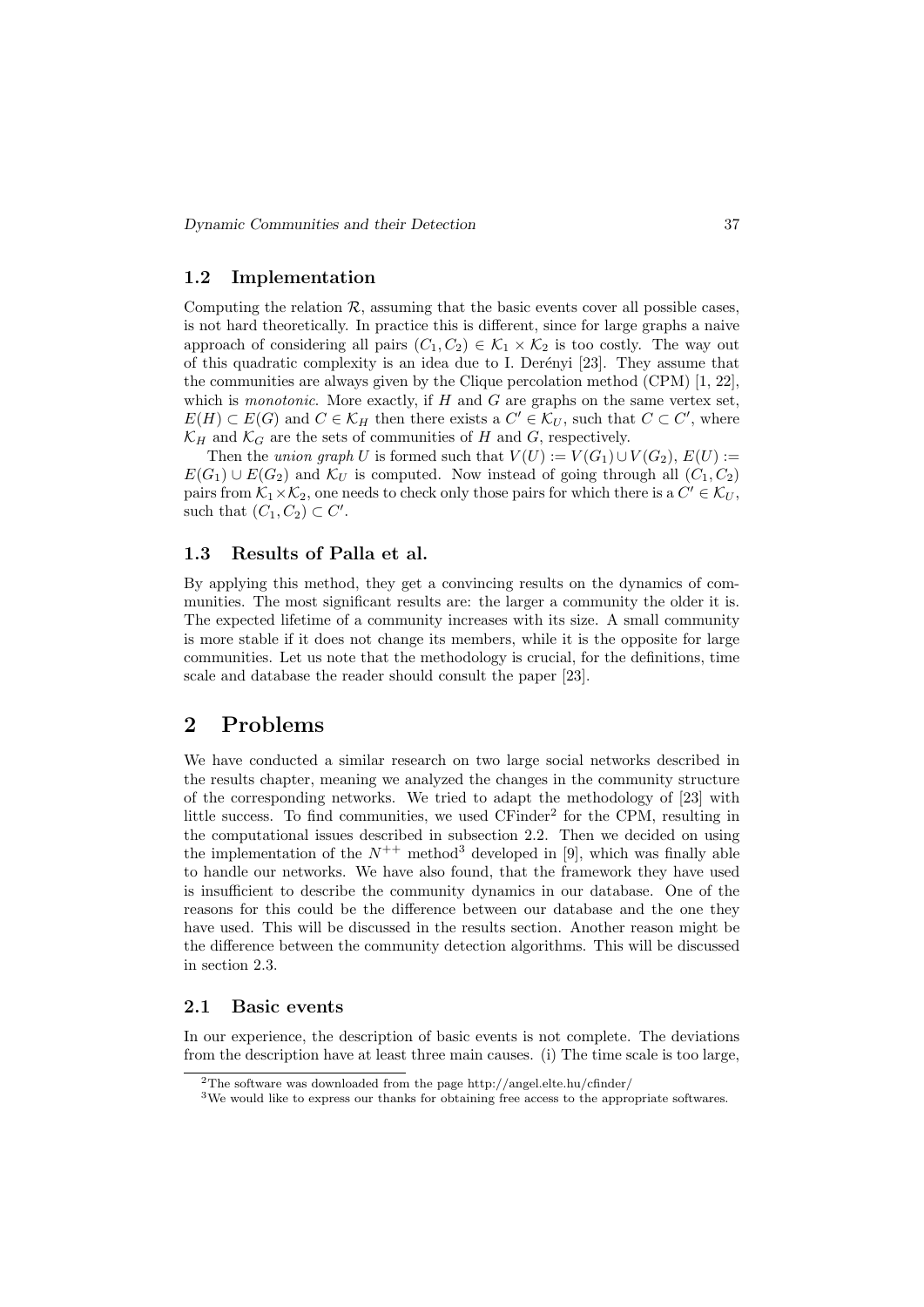and  $G_1$  differs significantly from  $G_2$ . This is unavoidable, since in several cases the measurement intervals are given. (ii) A community might become extinct not by splitting, but by leaving behind a number of overlapping communities on the same vertex set<sup>4</sup>; we will discuss this in depth in subsection 3.1. (iii) In dense real graphs, it happens frequently that a set of overlapping communities change into another set of communities, and the relations cannot be easily mapped.

#### 2.2 Computational issues

For large dense graphs the CPM is time inefficient. Deciding the proper value of the parameter  $k$  is also problematic. The other problem is, that for some benchmark graphs, e.g. the Zachary, the CPM performs poorly. It is natural to try out other community detection methods, since those might give better predictions in applications [8, 10, 19].

#### 2.3 Implementation

The method relies on the monotonicity of CPM. In general, communities do not behave this way, they might split when adding edges to a graph, or merge when deleting edges. This phenomenon makes it harder to map the communities  $K_1$  and  $\mathcal{K}_2$ .

### 3 Solutions

To motivate our solution, we analyze a small problem in depth. It shows that the introduction of new classes for community events are unavoidable.

#### 3.1 Motivation

The most obvious way to deal with the problem mentioned in subsection 2.1 (i) is an artificial refinement of the time scale. That is, we fix the list of the changes that happened between  $G_i$  and  $G_{i+1}$ , and insert new graphs into the series, such that each new graph differs from the previous one in only one item. However, we will see that changing this order changes both the number and types of appearing community events, which implies, that the artificial refinement of the time scale should be avoided in practice. More importantly, this example will show us, in correspondence with problem (ii), that the seven basic events defined above are inadequate when dealing with differences larger than one.

We illustrate the above mentioned problems with Zachary's karate club network [27]. Five edges were removed from the network one by one, in two different se-

<sup>&</sup>lt;sup>4</sup>Let A, B, C and D be cliques. Add a few edges between among those, such that  $A \cap B$  and  $C \cup D$  are the two resulting communities. Deleting two and adding two edges,  $A \cap C$  and  $B \cap D$ will be the new communities, which does not fit in the scheme.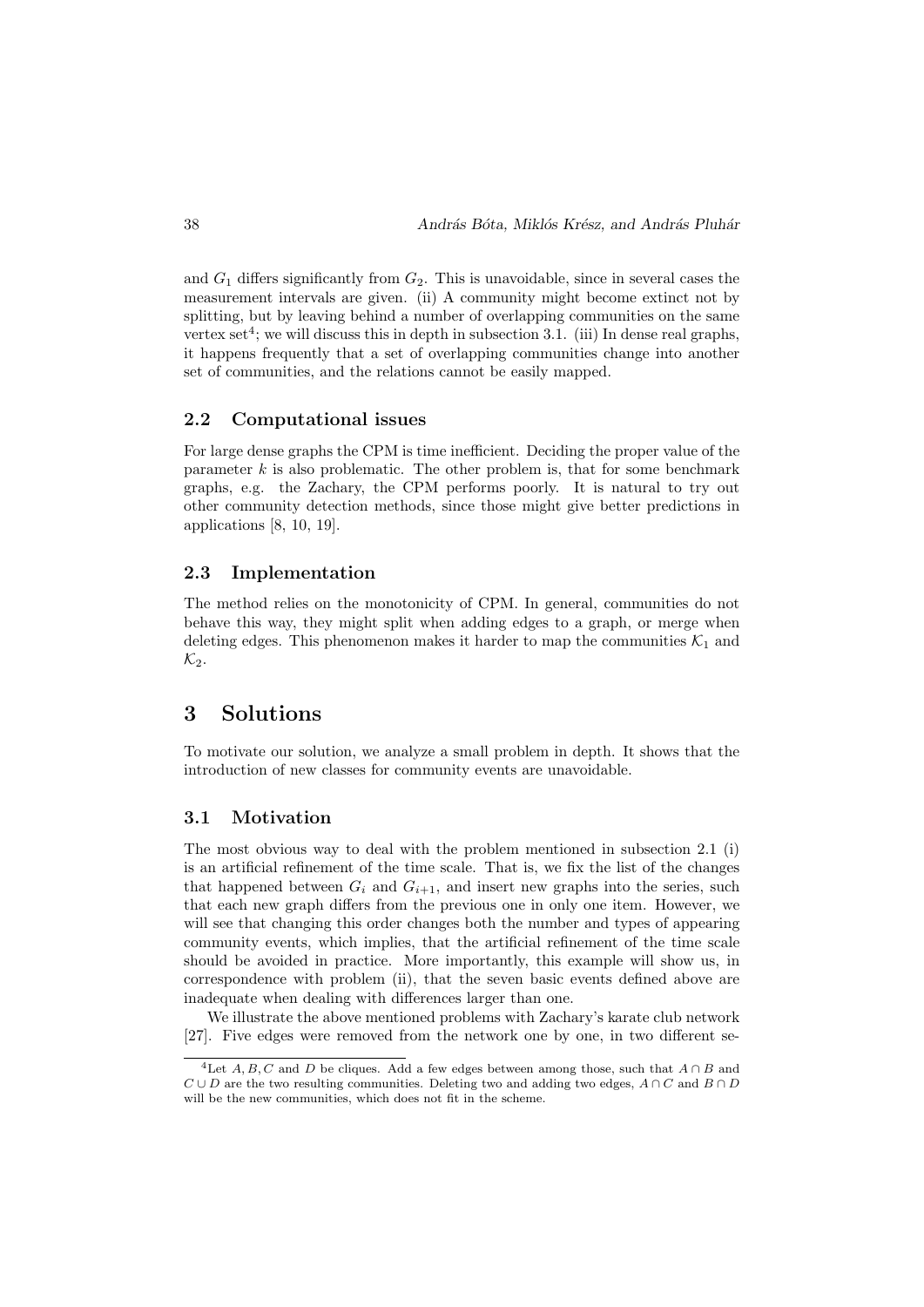

Figure 1: Zachary's karate club network. The boxes and naughts indicate the vertices corresponding to the split that has appeared during the original experiment.

| Original | a | с          |           | Final  |
|----------|---|------------|-----------|--------|
|          | − |            |           | 13     |
|          |   |            |           | 13     |
|          |   | $10_a\,$   | $10_a$    | $10_a$ |
|          |   | $10_{h}\,$ | $10_{ba}$ | 13     |
|          |   |            | $10_{bb}$ | 13     |

Table 1: The changes in the community structure with the first edge removal sequence. Communities 1 through 6, 8, 11 and 12 do not change, and are omitted.

quences<sup>5</sup>. The  $N^{++}$  algorithm was used for the purpose of detecting communities; the important parts of the outputs are summarized in Tables 1 and 2.

In the first sequence, edges  $a, b, c, d$  and  $e$  are removed in this order. After removing the first two edges, nothing changes. In the next step however, community 10 containing the nodes  $\{0, 1, 2, 3, 7, 13, 19\}$  splits into communities  $10_a : \{0, 1, 3, 7\}$  and  $10_b : \{0, 1, 2, 13, 19\}$ . In the next step,  $10_b$  splits further into  $10_{ba}$ : {1, 2, 19} and  $10_{bb}$ : {0, 1, 2, 13}. After removing the fifth edge from the network, several communities merge together, namely  $7: \{0, 1, 17, 21\}, 9: \{0, 2, 8, 32\}$ ,  $10_{ba}$ : {1, 2, 19} and  $10_{bb}$ : {0, 1, 2, 13}. Out of these a new community, 13, is born:  ${0, 1, 2, 8, 13, 17, 19, 21, 32}.$ 

Thus far, the basic community events defined in [23] were sufficient for the description. What happens however, if we compare the communities from the original graph with the communities of the final graph? Ignoring those communities

<sup>&</sup>lt;sup>5</sup>The edges  $a = (0, 13), b = (0, 19), c = (2, 3), d = (2, 7)$  and  $e = (3, 19)$ .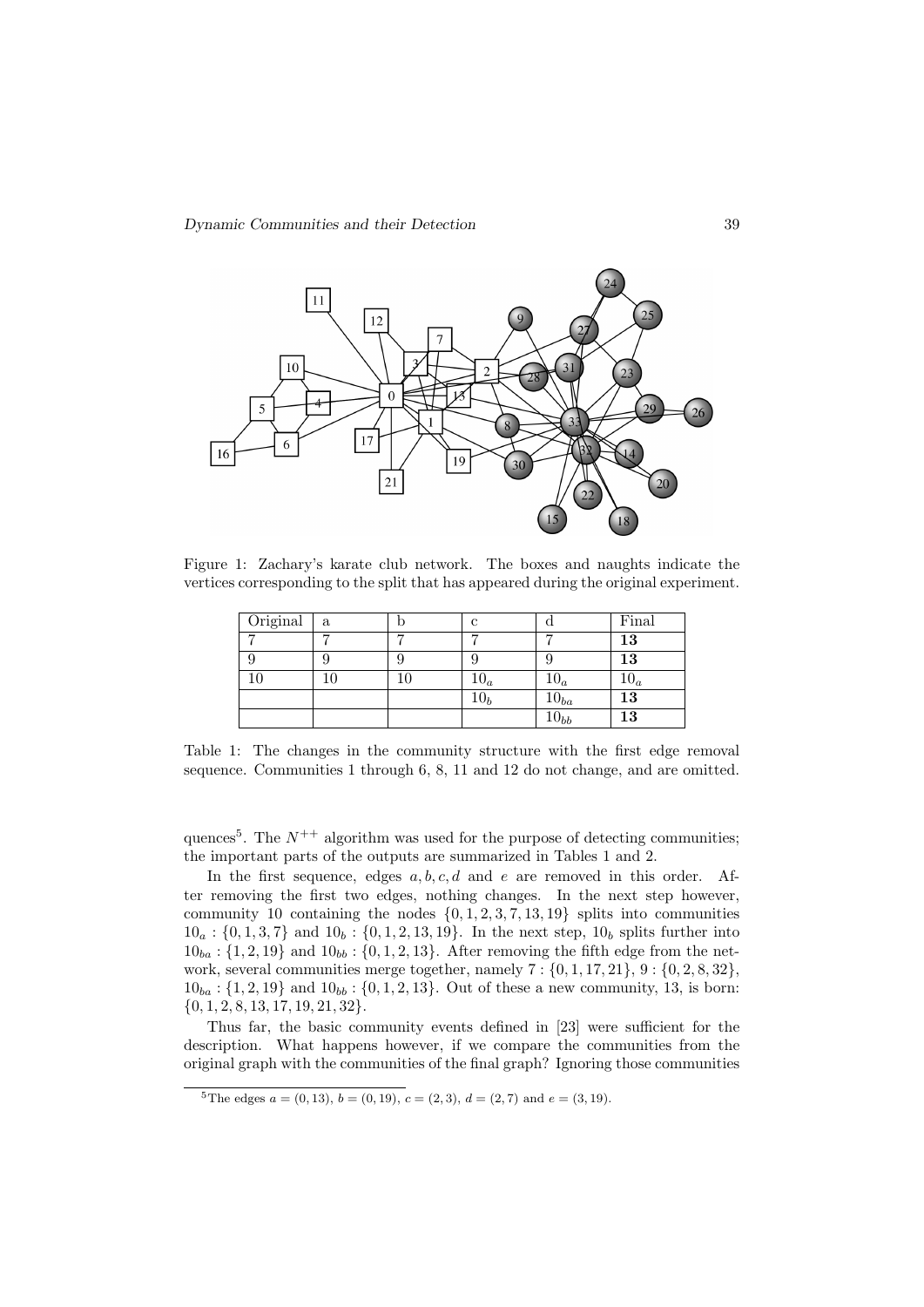| Original | $\mathbf{c}$ | а | е              |                       | Final  |
|----------|--------------|---|----------------|-----------------------|--------|
|          |              |   |                |                       | $13\,$ |
|          |              |   |                |                       | 13     |
|          |              |   | $\mathbf{v}_a$ | $\mathbf{1} \cup_{C}$ | 13     |
|          |              |   |                |                       | 10e    |

Table 2: Changes of the communities in the second sequence. Communities 1 through 6, 8, 11 and 12 do not change, and are omitted.

that did not change, we have number 7,9 and 10 in the original graph, and  $10_a$ and 13 in the modified graph. It would seem that community 10 is involved in a contraction event resulting in  $10<sub>a</sub>$ . Communities 7 and 9 merge into the new community 13, but 13 also acquires some nodes from community 10, meaning it is also a growth event. This gets further complicated considering the results of the one by one edge removal : It seems that the first event, that took place was a split event. One way to solve this problem is to extend the number of community events used by the algorithm with more complex events that involve multiple basic ones. Before deciding which combinations should be used, let us examine the second edge removal sequence.

In the second sequence, edges  $c, a, e, d$  and b are removed in this order. Despite the different sequence, the first few steps are the same until community 10 splits apart. The resulting communities are different however, with  $10<sub>a</sub>$  being  $\{1, 2, 13\}$ and  $10<sub>b</sub>$ : {0, 1, 2, 3, 7, 19}. In the next step,  $10<sub>a</sub>$  is involved in a growth event, stealing a node from  $10<sub>b</sub>$ , which is in a contraction event, resulting in  $10<sub>c</sub>$ ; {1, 2, 13, 19} and  $10_d$ :  $\{0, 1, 2, 3, 7\}$ . It is obvious that the two events are connected, but the original framework does not allow such complex situations.

In the final step, community  $10_d$  loses another node resulting in  $10_e$  :  $\{0, 1, 3, 7\}$ which corresponds to  $10<sub>a</sub>$  from the previous example. A merge event occurs at the same time, joining communities number  $7,9$  and  $10<sub>c</sub>$ . It is important to note, that  $10<sub>c</sub>$  is not identical to any community in the previous example, not even  $10<sub>b</sub>$ .

This example has two important consequences. First, if one tries to refine the time scale by creating an artificial series of graphs by adding or removing edges one by one, the result depends on the order of edges, rendering this approach meaningless. In the rest of the paper, we will not use this naive idea for solving the problem at hand.

The second consequence is closely tied to the first one. It appears from the example above, that the basic events used to describe the changes of communities are satisfactory only if we change the graph one edge at a time. In all the other cases, more complex events, combinations of the basic events, are required.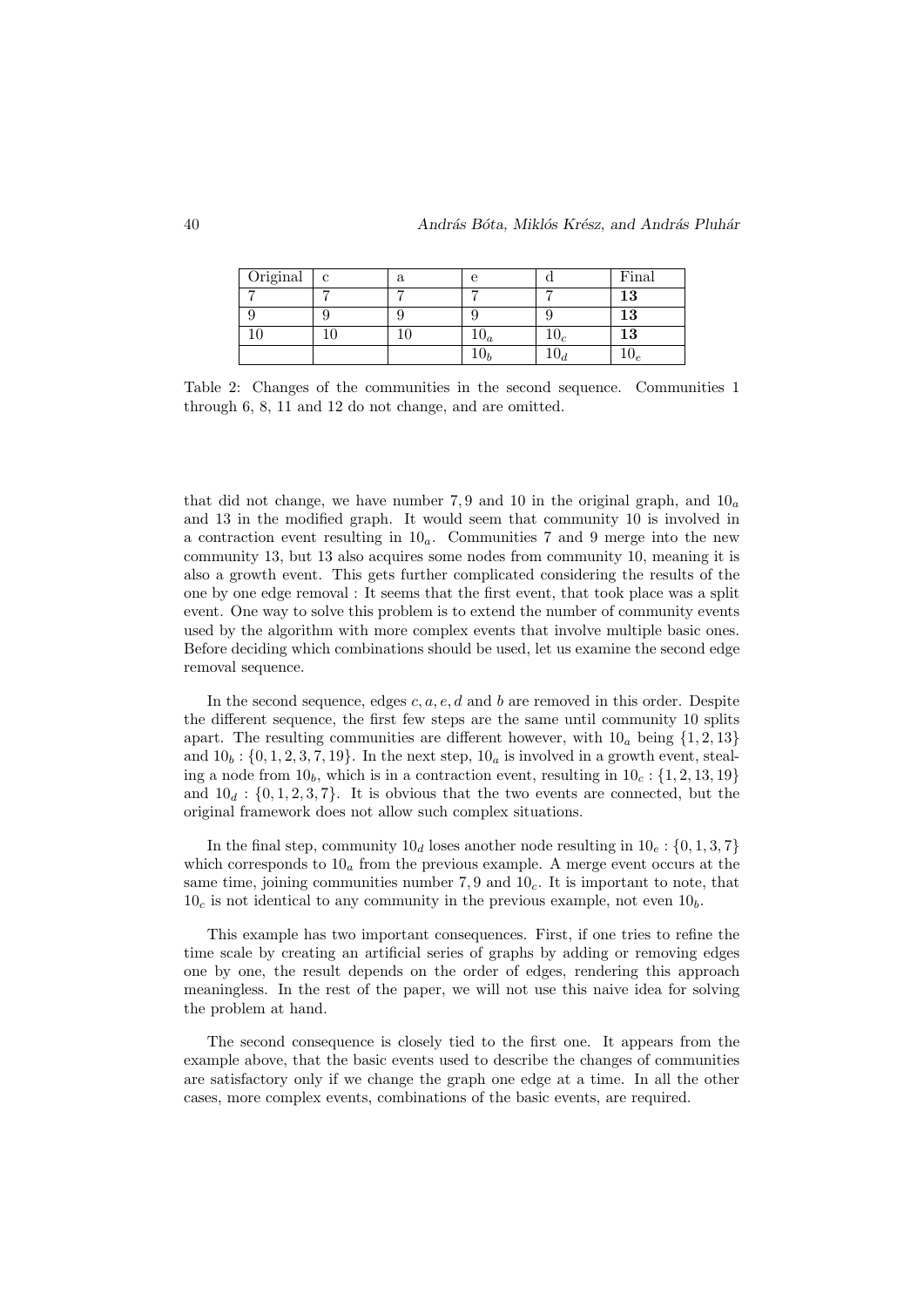### 3.2 Extending the number of community events

Using all possible combinations of the basic events is not necessary, as it would over-complicate the results of the algorithm. The first four events listed below are straightforward, each one is a combination of two basic events. The obscure event represents combinations of possibly more than two events, including merge-split, merge-split-merge, grow-split-merge, and so on. This means, that this event could be divided further into other events, but using the test data available we have found, that these five additional events are sufficient for describing community dynamics. With them, the changes in community structure can be identified reasonably well without unnecessary complications of the algorithm.

Tables 3 and 4 list the number of different community events found. A more detailed analysis of the results will be given in the results section. In the first one, the number of newly introduced merge and split variants are more numerous than their original counterparts. The number of obscure cases is somewhat higher, but still has the same magnitude. In table 4 the newly introduced events are far less numerous, but still relevant. This justifies the introduction of these events, and also implies, that further dividing the obscure cases would result in categories containing a very few number of events.

- Grow-merge, several communities join together, and also absorb some additional members.
- Contraction-merge, several communities join together, but loose some members in the process.
- Grow-split, a community splits into several communities, but these communities absorb additional members.
- Contraction-split, a community splits into several communities, and these communities also loose members.
- Obscure case. Multiple communities are involved from both  $\mathcal{K}_1$  and  $\mathcal{K}_2$ , with their members reordering.

With respect to the above framework, we redefine the concepts of the split and merge events. Given the community sets  $\mathcal{K}_1$  and  $\mathcal{K}_2$ , and a community  $C_1 \in \mathcal{K}_1$ which is in relation with communities  $C_1^2, \ldots, C_\ell^2 \in \mathcal{K}_2$ , we define the split event if  $|C_1| = |C_1^2 \cup C_2^2 \cup \cdots \cup C_\ell^2|$ . If  $|C_1| < |C_1^2 \cup C_2^2 \cup \cdots \cup C_\ell^2|$ , then we define the growsplit event, and finally if  $|C_1| > |C_1^2 \cup C_2^2 \cup \cdots \cup C_\ell^2|$ , we define the contraction-split event.

The definition of the merge event is symmetrical: given the community sets  $\mathcal{K}_1$ and  $\mathcal{K}_2$ , and communities  $C_1^1, \ldots, C_\ell^1 \in \mathcal{K}_1$  which are in relation with a community  $C_2 \in \mathcal{K}_2$ , if  $|C_1^1 \cup C_2^1 \cup \cdots \cup C_{\ell}^1| = |C_2|$ , then we define the merge event. If  $|C_1^1 \cup C_2^1 \cup \cdots \cup C_\ell^1|$  <  $|C_2|$ , then we define the grow-merge event, and finally if  $|C_1^1 \cup C_2^1 \cup \cdots \cup C_\ell^1| > |C_2|$ , we define the contraction-merge event.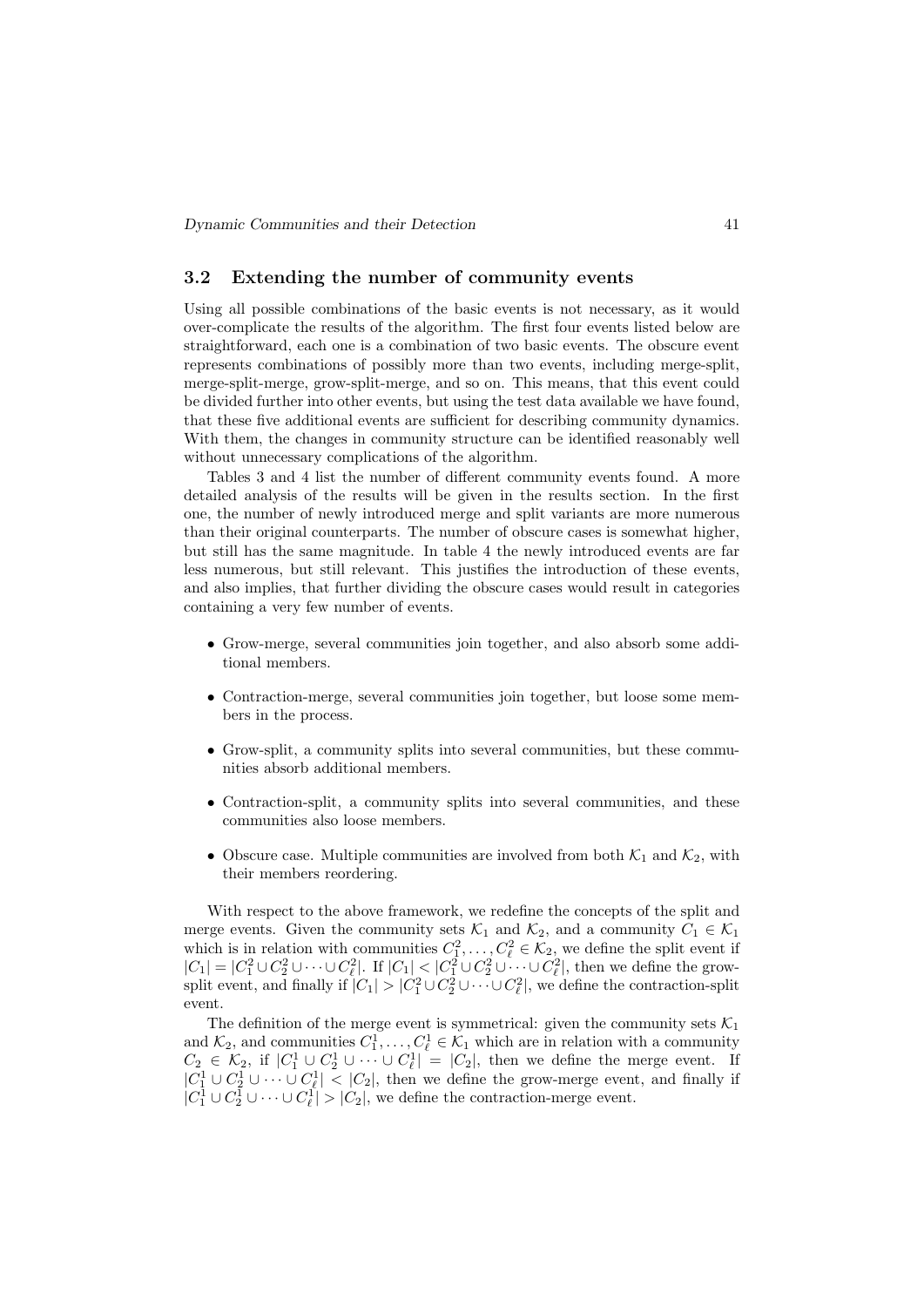The obscure case is less strictly defined. If there are multiple communities from  $\mathcal{K}_1$  and  $\mathcal{K}_2$  connected by a relation, without further analysis, we classify this relation as an obscure event.

# 4 Details of the algorithm

The method described in this section follows the idea of I. Derenyi [23], with a few important modifications. We will adopt the concept of the union graph  $U$ . and use it to solve the originally quadratic problem described in subsection 1.2 in almost the same way as in [23]. Our additional work centers around two important modifications of the original method.

The first one is abandoning the requirement of monotonicity. This means, that we can no longer assign only one community from  $\mathcal{K}_U$  to any community from the original graphs. The solution of this problem is described in the subsection 4.4.

The second modification incorporates the detection of the extended community events. The solution to this is fairly straightforward, and will be discussed in subsection 4.5.

We will also describe an optional modification of the original idea of [23]. Instead of using U, we will use I, the *intersection* graph of  $G_1$  and  $G_2$ . That is  $V(I) :=$  $V(G_1) \cap V(G_2)$ ,  $E(I) := E(G_1) \cap E(G_2)$ , and  $\mathcal{K}_I$  represents the communities of the intersection graph  $I.$  <sup>6</sup> We will describe this approach in 4.3.

#### 4.1 Overview

The input of the algorithm consists of three community sets  $\mathcal{K}_1, \mathcal{K}_2$  and  $\mathcal{K}_U$ , where  $\mathcal{K}_U$  is the community set of U.

The output of the algorithm is a relation R on  $\mathcal{K}_1 \times \mathcal{K}_2$ , corresponding to community events described in [23] and subsection 3.2.

The algorithm can be divided into two phases. The first phase creates a relation  $\mathcal{R}_1$  on  $\mathcal{K}_1 \times \mathcal{K}_U$  and  $\mathcal{R}_2$  on  $\mathcal{K}_2 \times \mathcal{K}_U$ . The second phase combines  $\mathcal{R}_1$  and  $\mathcal{R}_2$  into  $\mathcal{R}$ . Because of the non-monotonic nature of the community detection algorithm, a preprocessing step is required before executing the second phase.

#### 4.2 First phase

In the first phase we search for relations among  $C_i^1 \in \mathcal{K}_1$  for all  $i$  and  $C_{\ell}^u \in \mathcal{K}_U$  for all  $\ell$ . We are looking for two types of relations. The first type is the exact match:  $C_i^1 = C_{\ell}^u$ . The second is a *contain match:*  $C_i^1 \subset C_{\ell}^u$ . Because of the non-monotonic nature of the community detection algorithm  $C_{\ell}^u \subset C_i^1$  might also occur. This case also counts as a contain match.

For the purpose of finding these relations, we iterate over the elements of  $\mathcal{K}_1$ and compare each  $C_i^1$  to every element of  $\mathcal{K}_U$ . If we find a contain match, we create

<sup>6</sup>The community sets can be created by any, possibly non-monotonic, community detection algorithm.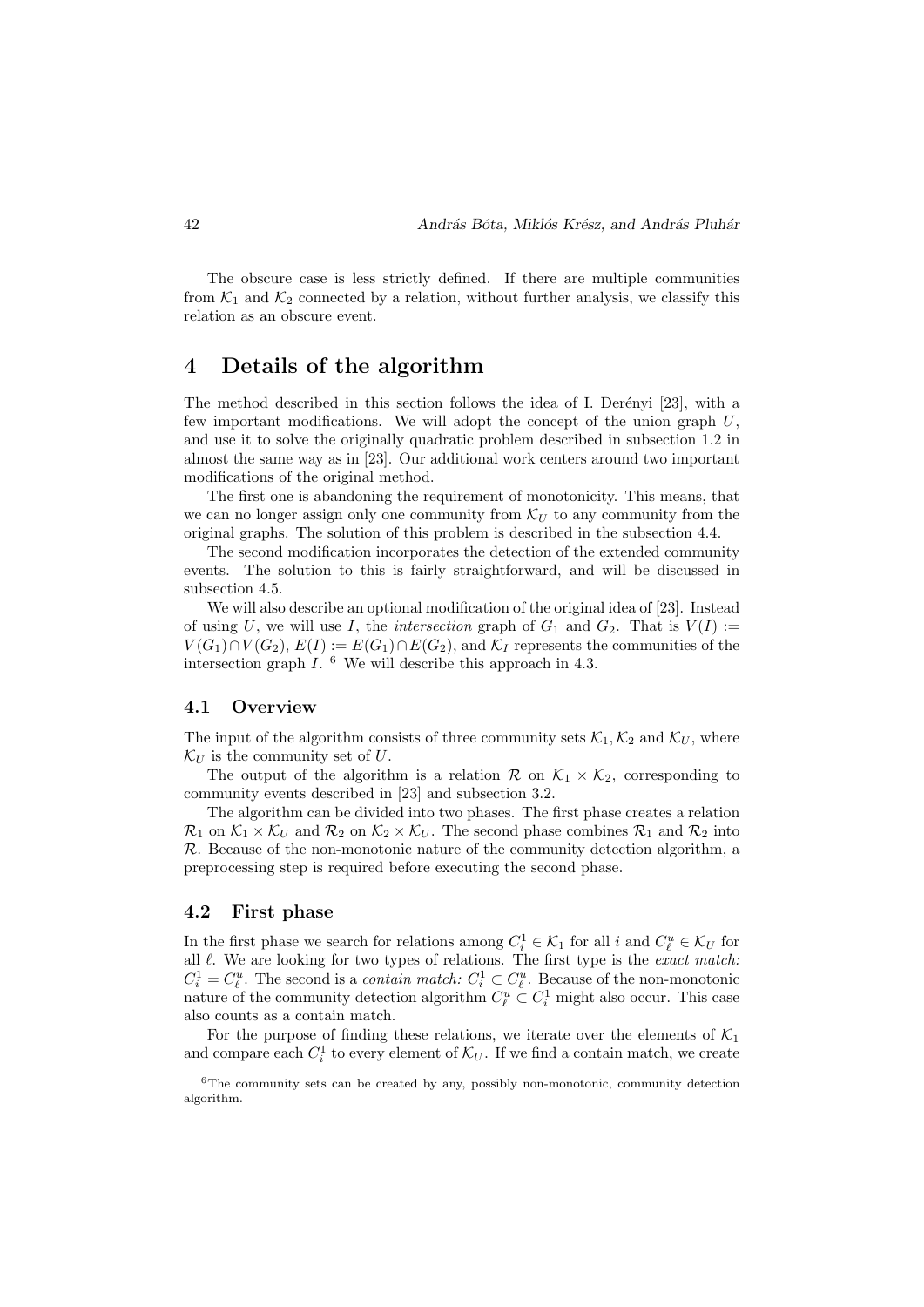a relation  $r_1(C_i^1, C_{\ell}^u)$ . If we find an exact match, we also create  $r_1(C_i^1, C_{\ell}^u)$ , but we ignore  $C_{\ell}^u$  in the subsequent computations. This step is repeated for  $\mathcal{K}_2$  and  $\mathcal{K}_U$ .

#### 4.3 Intersection approach

Since a community detection algorithm is not necessarily monotonic, there might be elements of  $\mathcal{K}_1$  or  $\mathcal{K}_2$  that are not in relation with any element of  $\mathcal{K}_U$ , these were counted as "deaths" before. The intersection approach tries to solve this problem by replacing  $\mathcal{K}_U$  with  $\mathcal{K}_I$ . The only difference in the implementation is, that in the first phase  $\mathcal{K}_1$  (and  $\mathcal{K}_2$  later) is replaced with  $\mathcal{K}_I$ , and  $\mathcal{K}_U$  is replaced with  $\mathcal{K}_1$  (and  $\mathcal{K}_2$  later). After the first phase has finished, the algorithm continues after inverting the relations  $r_1$  and  $r_2$ .

The intersection method provides almost the same results as the union approach with a few exceptions, that will be noted in the results chapter. The size of the intersection graph I is smaller than or equal (in the special case when  $G_1 = G_2$ ) to the size of the union graph  $U$ . From the computational point of view, this implies that the running time of the community detection algorithm should be lower on I. Other than this, the use of the intersection approach is completely optional.

#### 4.4 Preprocessing

As we noted before, there may be more than one element of  $\mathcal{K}_U$ , that is in relation  $r_1$  with a given  $C_i^1$ . The same holds for  $C_j^2$  and the relation  $r_2$ . To solve this, we put a new, fictitious community  $C_a^u$  to  $\mathcal{K}_u$ , set  $r_1(C_i^1, C_a^u)$ , and delete all former relations containing  $C_i^1$ . The same is done for  $C_j^2$ . If  $C_i^1$  and  $C_j^2$  were in relation with the same elements of  $\mathcal{K}_u$ , then the same  $C_a^{u'}$  is used.

#### 4.5 Second phase

In this phase we run through the elements of  $\mathcal{K}_u$ . For each element  $C_{\ell}^u \in \mathcal{K}_U$ , let the elements  $\mathcal{C}^1 := \{C_1^1, \ldots, C_i^1\} \subset \mathcal{K}_1$  and  $\mathcal{C}^2 := \{C_1^2, \ldots, C_j^2\} \subset \mathcal{K}_2$  be in relation with  $C_{\ell}^u$  according to  $r_1$  and  $r_2$  respectively. Let  $\cup \mathcal{H}$  be the  $\cup_{H \in \mathcal{H}} H$  for any set  $\mathcal{H}$ .

Depending on  $i$  and  $j$ , and the sizes of the communities involved, we create the relation  $r(C_{i'}^1, C_{j'}^2)$  for every i' and j', and we assign community events to these relations.

- If  $\mathcal{C}^1 = \emptyset$  and  $|\mathcal{C}^2| > 0$ , then  $r(\emptyset, C_{j'}^2)$  is a *birth* event for every j'.
- If  $|\mathcal{C}^1| > 0$  and  $\mathcal{C}^2 = \emptyset$ , then  $r(C_{i'}^1, \emptyset)$  is a *death* event for every *i'*.
- If  $|C^1| = 1$  and  $|C^2| = 1$ , that is  $C^1 = \{C_1^1\}$  and  $C^1 = \{C_1^2\}$ , then
	- If  $|C_1^1| = |C_1^2|$ ,  $r(C_1^1, C_1^2)$  is an exact match.
	- $-$  If  $|C_1^1| > |C_1^2|$ ,  $r(C_1^1, C_1^2)$  is a *contraction* event.
	- If  $|C_1^1|$  <  $|C_1^2|$ ,  $r(C_1^1, C_1^2)$  is a growth event.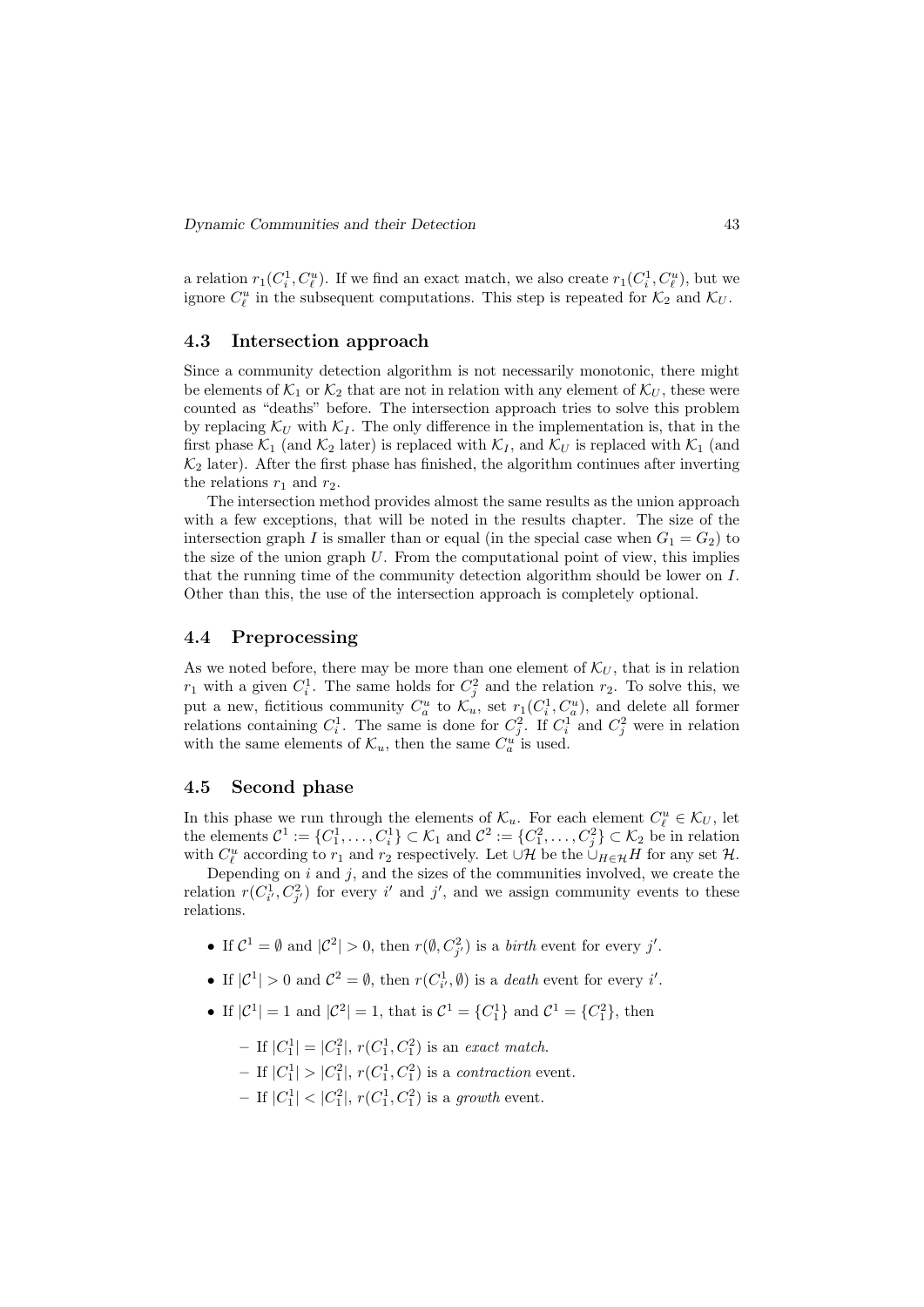- If  $|\mathcal{C}^1|=1$  and  $|\mathcal{C}^2|>1$ , then
	- If  $|C_i^1| = |\cup C^2|$ ,  $r(C_i^1, C_{j'}^2)$  is a *split* event for every j'.
	- If  $|C_i^1|$  <  $|\cup \mathcal{C}^2|$ ,  $r(C_i^1, C_{j'}^2)$  is a grow-split event for every j'.
	- If  $|C_i^1| > |\cup C^2|$ ,  $r(C_i^1, C_{j'}^2)$  is a *contraction-split* event for every j'.
- If  $|\mathcal{C}^1| > 1$  and  $|\mathcal{C}^2| = 1$ , then
	- $-$  If  $\vert \cup \mathcal{C}^1 \vert = \vert C_j^2 \vert$ ,  $r(C_{i'}^1, C_j^2)$  is a *merge* event for every *i'*.
	- − If  $|\cup \mathcal{C}^1|$  <  $|C_j^2|$ ,  $r(C_{i'}^1, C_j^2)$  is a grow-merge event for every i'.
	- $-$  If  $| \cup \mathcal{C}^1| > |C_j^2|$ ,  $r(C_{i'}^1, C_j^2)$  is a *contraction-merge* event for every *i'*.
- If  $|C^1| > 1$  and  $|C^2| > 1$  then we introduce an obscure event  $r(C_{i'}^1, C_{j'}^2)$  for every  $i'$  and  $j'$ .

### 4.6 Time complexity

The time complexity of the algorithm will be addressed both from the theoretical and empirical point of view. In the first phase, we compare each community from  $\mathcal{K}_1$ to communities from  $\mathcal{K}_U$ . In the worst case, no exact matches are found resulting in an  $O(n*m)$  complexity, where n is the size of  $|\mathcal{K}_1|$  and m is the size of  $|\mathcal{K}_U|$ . An exact match always reduces the number of further computations. Therefore when we find an exact match  $r_1(C^1, C^u)$   $(r_2(C^2, C^u))$ , we can ignore all other relations involving  $C^1, C^2$  and  $C^u$ .

The obscure events are catchier. Note, that the sizes of  $K$ 's might be exponential in  $|V(G_1)|$ , while a complex event could involve any number of communities on both sides, which would result in doubly-exponential running time. Fortunately, usually we have less communities than vertices, and the number of obscure events are small, consisting of only a few sets. So in practice the obscure events have only a negligible effect on the (actual) running time.

In the second phase, if each element from  $\mathcal{K}_1$  and  $\mathcal{K}_2$  were connected with every element from  $\mathcal{K}_U$ , we would obtain a worst case complexity of  $O(n*m*k)$ ,  $k = |\mathcal{K}_2|$ . In practice, a community from  $\mathcal{K}_U$  corresponds to only a few communities from  $\mathcal{K}_1$ and  $\mathcal{K}_2$ . This reduces the actual running time of this phase to  $O(c*m)$ , where c is a small constant.

### 5 Results

To test our algorithm, besides the small examples like Zachary's graph, we have used two large test databases. One came from an international bank [8], while the other one is a large social network. The bank graph is based on a transaction database, and consists of roughly 80000 nodes and 270000 edges, and we were provided with three time instances taken in a six month period. The edges of the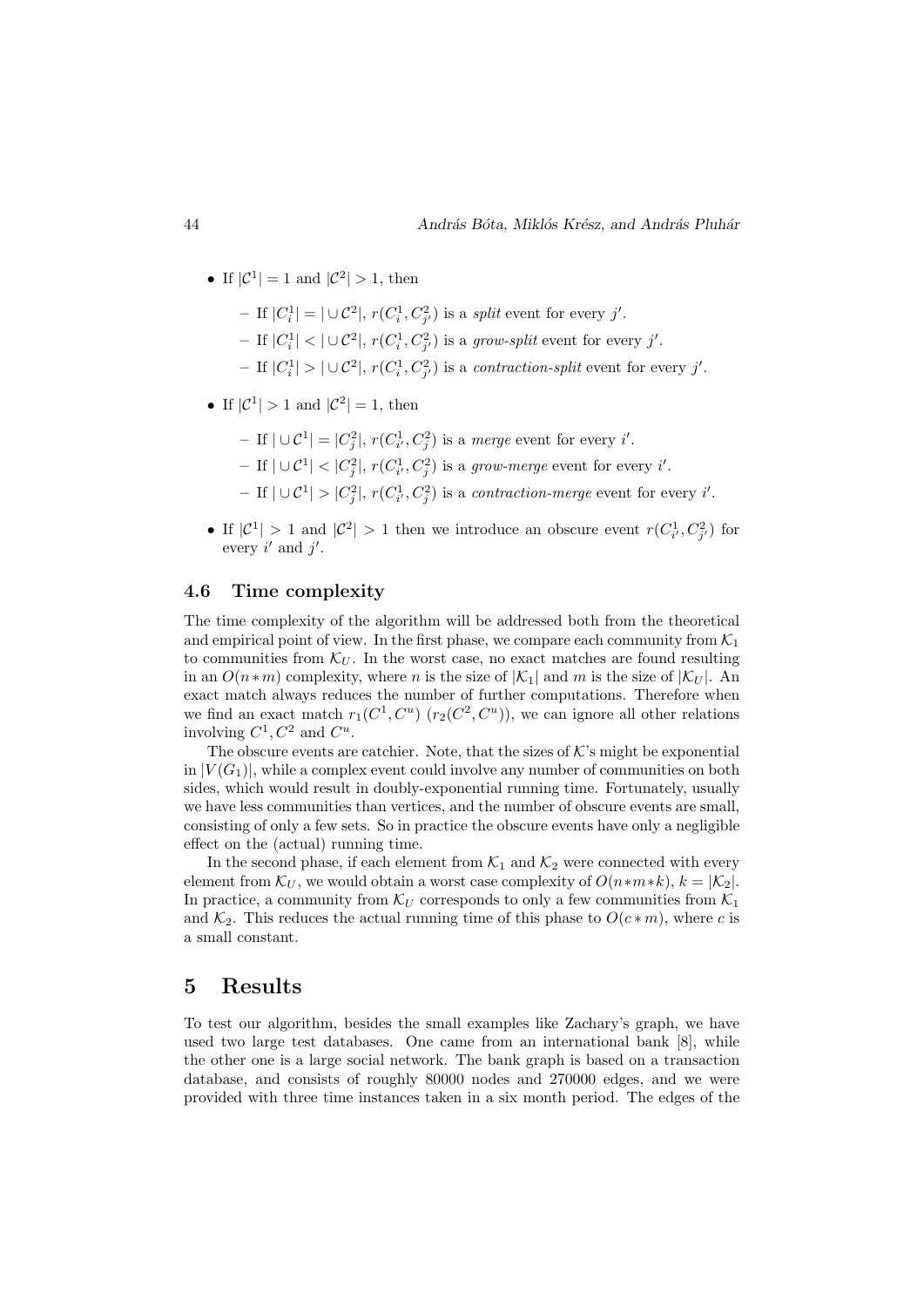Dynamic Communities and their Detection 45

| Events        | 12u  | 23u  | 13u  |
|---------------|------|------|------|
| Deaths        | 6586 | 6481 | 9901 |
| <b>Births</b> | 6729 | 6477 | 9971 |
| Unchanged     | 4888 | 5062 | 2529 |
| Growths       | 2185 | 2084 | 1629 |
| Contractions  | 1985 | 2123 | 1569 |
| <b>Splits</b> | 83   | 91   | 45   |
| Grow-splits   | 154  | 133  | 172  |
| Cont-splits   | 144  | 149  | 111  |
| Merges        | 200  | 184  | 117  |
| Grow-merges   | 356  | 315  | 256  |
| Cont-merges   | 350  | 326  | 418  |
| Obscure       | 531  | 595  | 594  |
|               |      |      |      |

Table 3: Results on the bank database. The columns show the community events in the following order: first and the second time instances, the second and third time instances, finally the first and the third instances.

social graph were also determined as the output of a data mining project, and the graph contains roughly one million nodes and 1.5 million edges. Here four time instances were taken in a four month period. Due to the size and structure of these networks, the CFinder fails to provide communities, so the communities were listed by the  $N^{++}$  method only.

#### 5.1 Observations

Table 3 shows the results for the bank dataset for different time intervals. Notice, that the number of death and birth events are very high, about 40% of the communities die. A possible explanations for this is, that the time lapse between the instances is relatively long (three months), and in the last case, where the first and last instances are compared, this is extended to six months. During this long time period, the community structure of a network changes significantly.

Another explanation might be based on problem (iii), referred in 2.1. If a dense community changes significantly, it is hard to know what had really happened to it, while the algorithm classifies it as a death event.

The number of unchanged, growing and contracting communities has the same magnitude, which dominates the splitting and merging events.<sup>7</sup>

It indicates a certain dynamic equilibrium that the number of growth and contract events, and the death and birth events are balanced. The number of pure split/merge events are less than the newly introduced grow/contraction split/merge

<sup>7</sup>Since the first types of events involve the exact match events described in 4.2, this explains the low running time.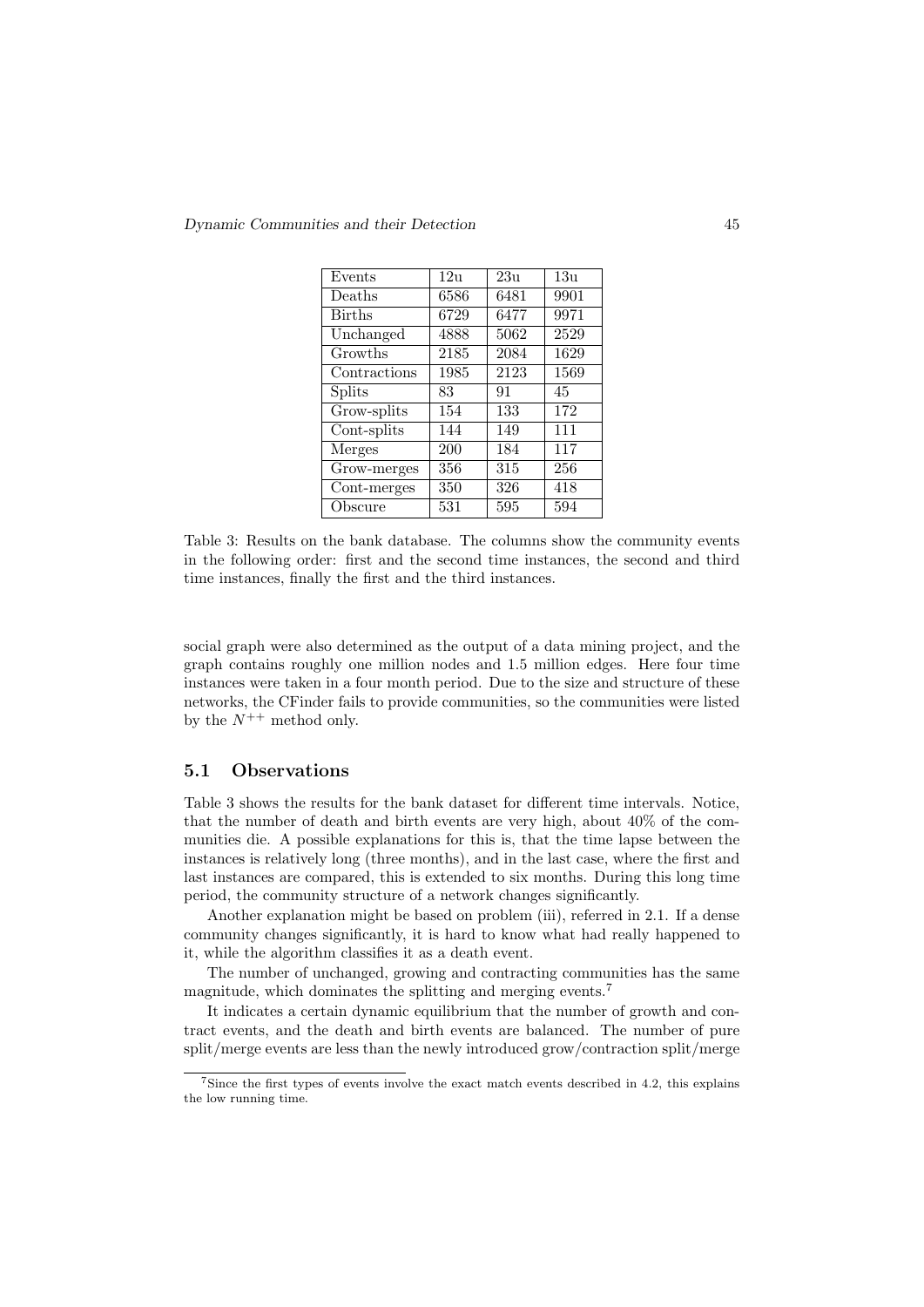| Events        | 12u   | 23u   | 34 <sub>u</sub> | 14u   |
|---------------|-------|-------|-----------------|-------|
| Deaths        | 6847  | 7812  | 7931            | 23519 |
| <b>Births</b> | 6112  | 4119  | 3782            | 14934 |
| Unchanged     | 59985 | 59247 | 56031           | 38272 |
| Growths       | 2999  | 2161  | 1963            | 4343  |
| Contractions  | 3468  | 3629  | 3458            | 6753  |
| Splits        | 457   | 454   | 383             | 538   |
| Grow-splits   | 83    | 55    | 37              | 32    |
| Cont-splits   | 115   | 83    | 102             | 266   |
| Merges        | 919   | 820   | 785             | 1030  |
| Grow-merges   | 232   | 180   | 178             | 438   |
| Cont-merges   | 142   | 137   | 93              | 79    |
| Obscure       | 90    | 92    | 59              | 66    |

Table 4: Results for the social network database. The columns show the community events in the following order: first and the second time instances, the second and third time instances, the third and fourth time instances, and finally the first and the fourth instances.

events. This justifies the introduction of these events, and underlines the complications in community dynamics.

The running time of our community matching algorithm was 8 seconds, while the search for communities took 5 minutes. The used computer configuration was a machine of two cores, with each processor running at 2.0 GHz and supplied with 2 gigabytes of memory.

Table 4 shows the matching results on the social network. In contrast to our previous results, the number of deaths and births are significantly lower, and the number of unchanged communities dominates all other events. The lapse between the time instances is short (one month), but in the last case, the first and last instances are compared resulting in a four months interval. Even in this case, the number of unchanged communities is much larger than the number of deaths, so one concludes that the social graph is more stable than the graph of the bank dataset. It is important to note, that the number of birth events are significantly lower than the number of death events, and the number of split-like events do not balance this by generating more communities. This indicates that the number of communities of the network is decreasing. Indeed, the network has lost around 12.5 percent of its communities in the observed period.

As in the previous case, the number of growth and death events are balanced. Here the number of pure split and merge events outnumber the newly introduced grow/contraction and split/merge events. This also points to the fact, that this network is more stable than the previous.

Even though this network is larger than the first, the running time of the matching algorithm is about the same due to the very high number of unchanged commu-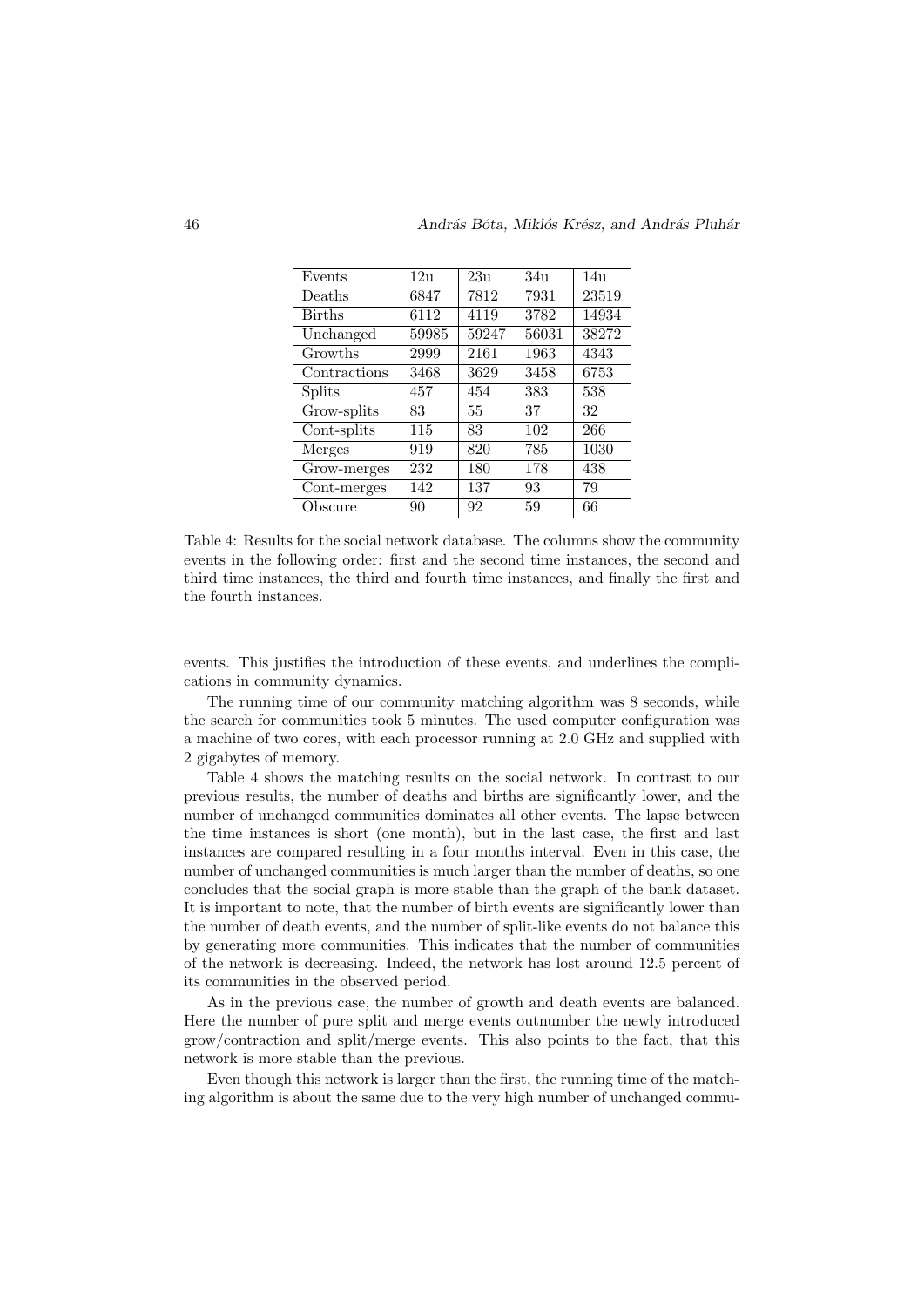

Figure 2: The percentage of community events compared to the community sizes for the bank dataset. The results were generated with the union graph approach.

nities. Note that the  $N^{++}$  needed about 60 seconds for finding the communities, our community matching algorithm took 14 seconds. We have used the same machine as before.



Figure 3: The percentage of community events compared to the community sizes for the bank dataset. The results were generated with the intersection graph approach.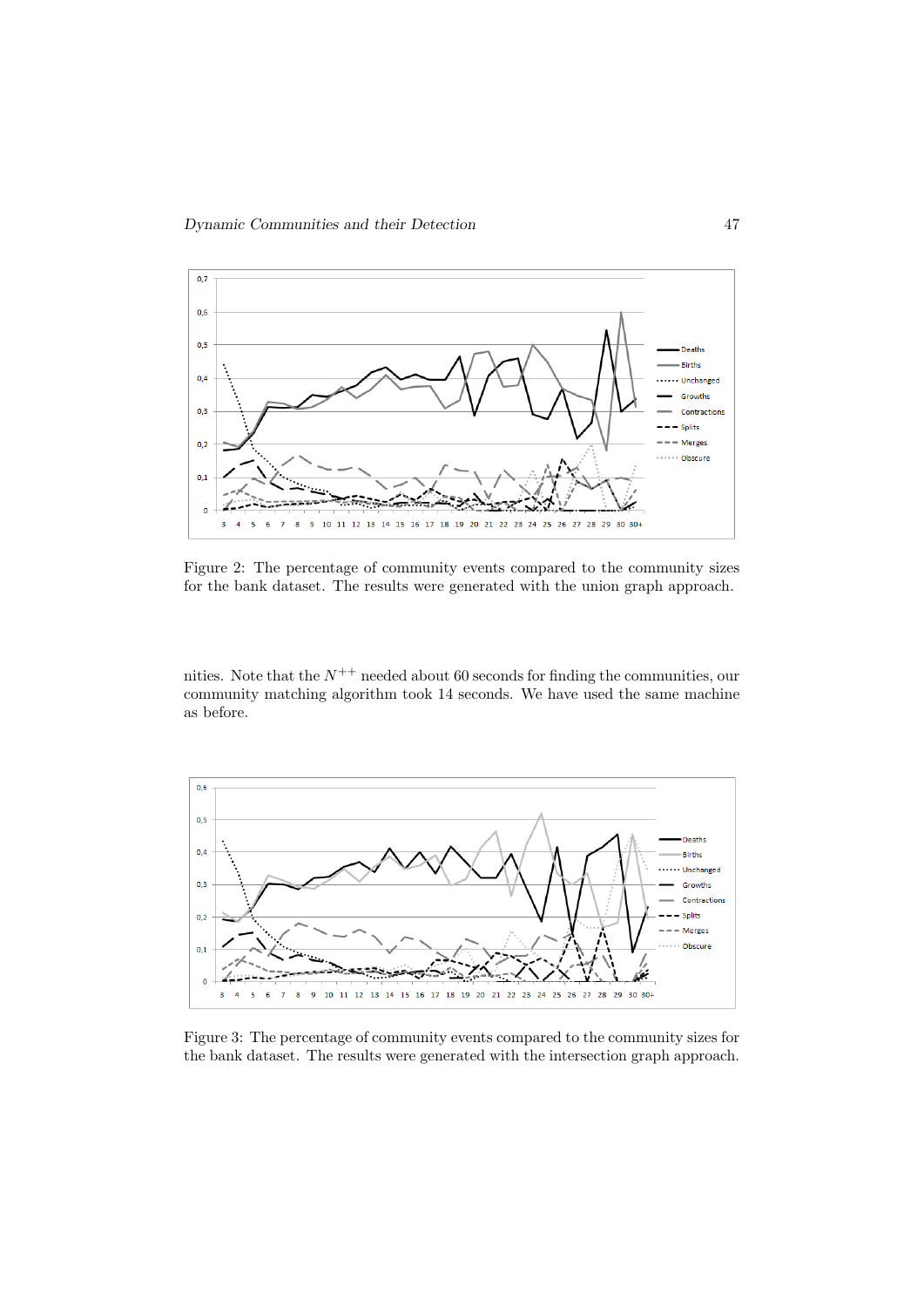#### 5.2 Community evolution

Following the footsteps of Palla et al. [23], we compared the sizes and lifetimes of communities. Figure 2 displays our findings on the bank dataset. As we have concluded in the previous section, the community structure of this dataset changes very rapidly. For almost all sizes of communities the number of deaths outweigh all other community events. The only exceptions are very small communities of sizes three and four. It should also be noted, that there is a small spike of the obscure cases for the large communities. Aside from these, it can be said, that the size of a community does not relate to the community event it is involved in. Most importantly, the findings do not confirm the results of [23] that the expected lifetime of a community is a monotone function of its size. For a decisive result, further studies are needed.

If we take the intersection graph approach displayed on Figure 3, the results are almost the same, except for the largest communities. These cases are classified as obscure cases in contrast to declaring them dead as before.



Figure 4: The percentage of community events compared to the community sizes for the social graph dataset with one month difference. The results were generated with the union graph approach.

The social network shows very different behavior. Figure 4 shows results for a one month time lapse. The percentage of death events is very small and constant compared to the community sizes, which is in contrast to the previous dataset. The number of unchanged communities is very high for small sizes, and decreases monotonically. This behavior was also reported in [23].

For large communities the contraction and split events dominate. The number of these events increases monotonically. The number of growth and merge events is small and independent of the sizes, which is somewhat surprising considering their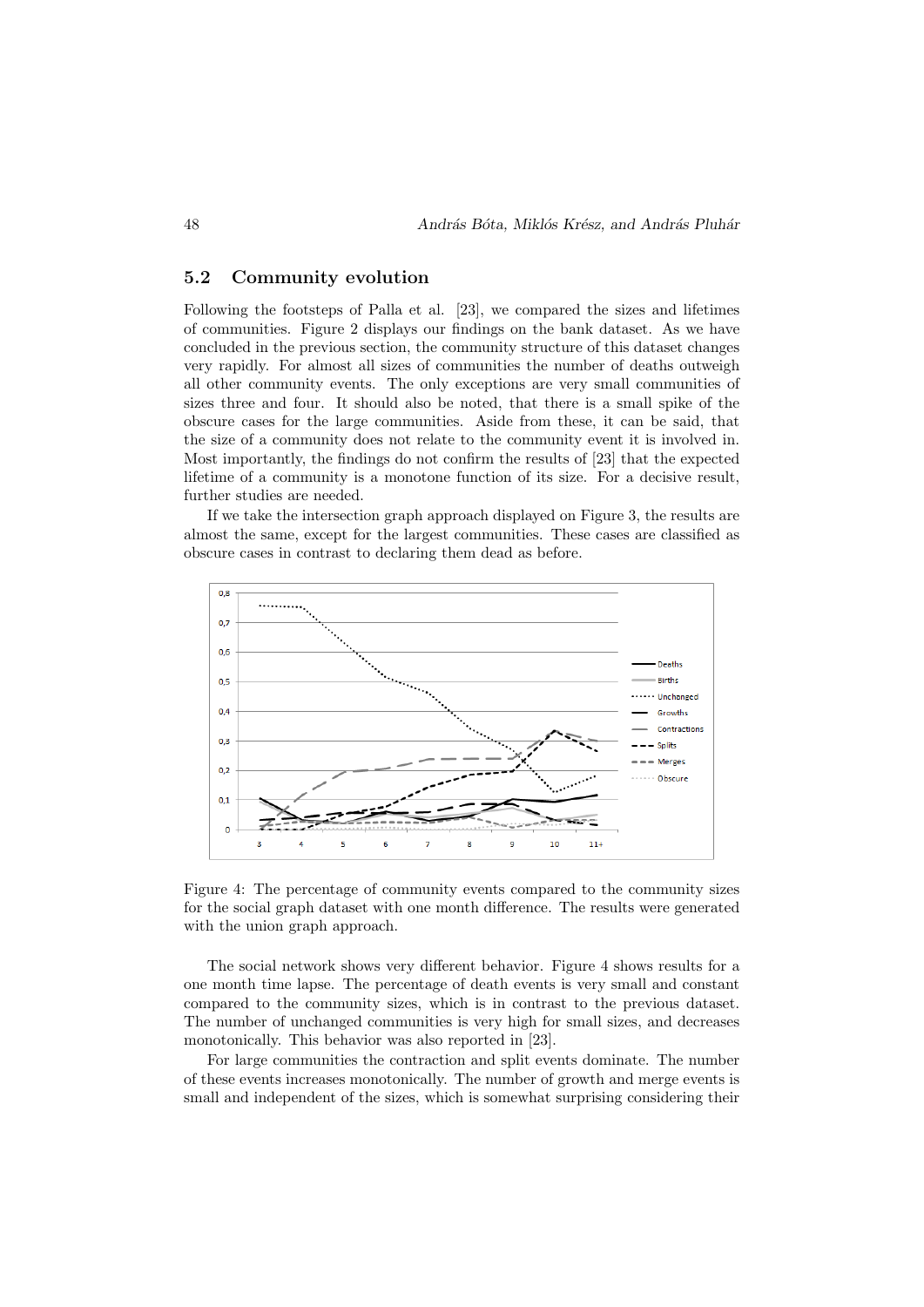symmetrical counterparts. The number of all other events is small and independent of the community sizes. These results also indicate a more stable nature for this dataset.

Figure 5 shows the results for the four month interval. It is clear that in a four month interval, the community structure of a network can change dramatically, yet the difference between the results for the bank dataset and this one is clear. The number of deaths is significantly lower, but still relevant, and except for the smallest communities, independent of size. The number of birth events is lower than the number of death events, this matches with our observations in the previous chapter. The number of unchanged events is high for small communities, and it decreases somewhat faster, than in the previous network. The number of split events is increasing much faster than before, and contraction events are dominant even for medium sized communities. It should also be noted that small communities aside, the number of contraction events is independent from the community sizes. The number of all the other cases is small and constant.

The findings above reveal a strange behavior: while this network is more stable than the banking network, in some sense it is steadily loosing communities. The banking network on the other hand changes more dynamically, but it is in a state of equilibrium.

For the social network, the intersection method provides almost the same results, with the percentage of death events being slightly lower.



Figure 5: The percentage of community events compared to the community sizes for the social graph dataset with four months difference. The results were generated with the union graph approach.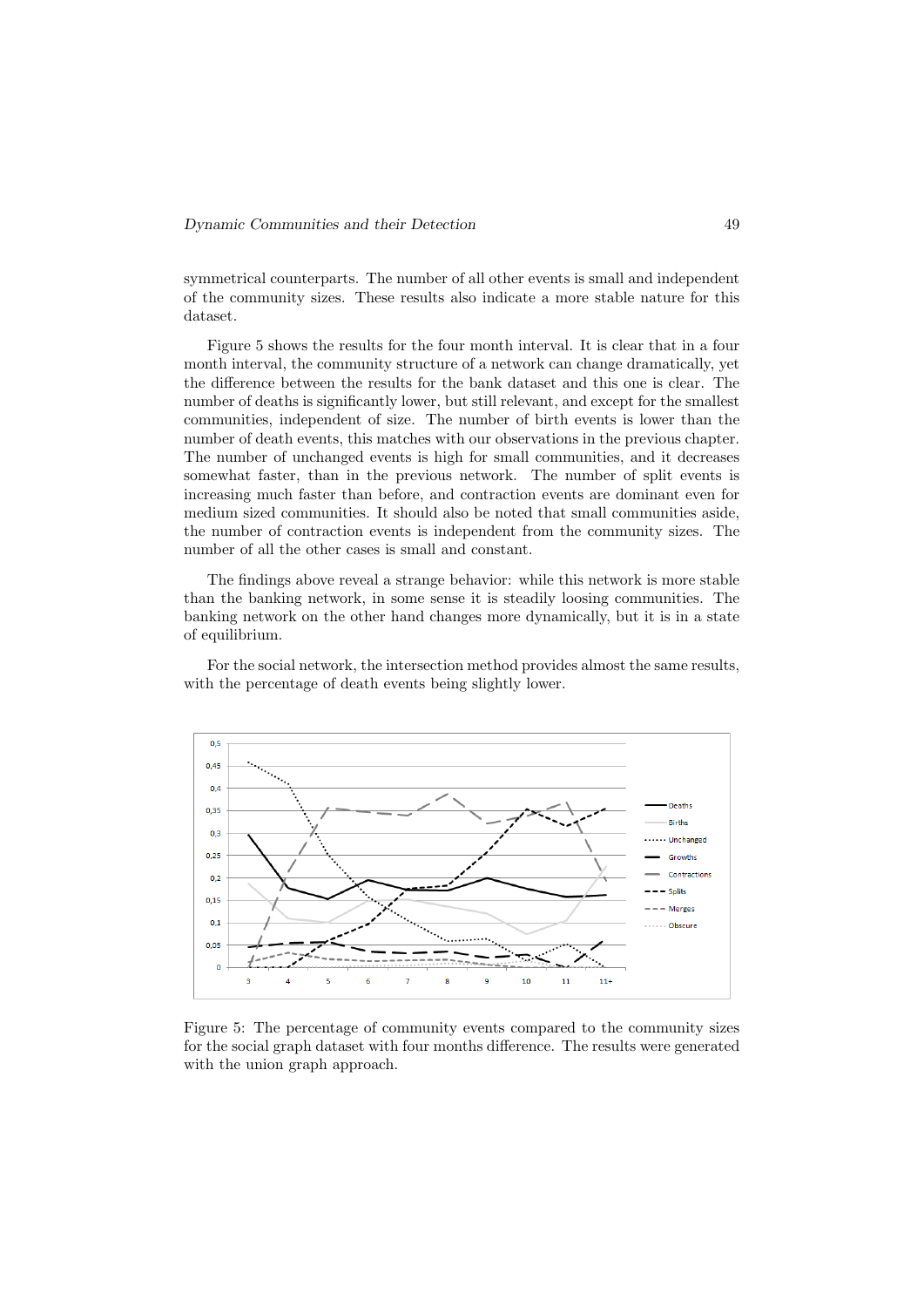### 6 Conclusion

Based on the earlier results of [23, 2] we have developed a new algorithm and methodology for following the life cycle of communities in dynamic graphs. The methodology successfully extends the incomplete notions used in [23], and results in an algorithm that works based on general community detection methods. The algorithm is very fast, it solves large community matching problems in seconds.

We have worked with two large datasets with fixed observation periods. Our findings indicate, that there is a significant difference between the behavior of the community structures and dynamics of these datasets. One of the networks is more stable, but looses communities steadily, the other network is more dynamical, but maintains its community number. We have also examined the changes in community structure in relation with the sizes of the involved communities. Our findings confirm some of the claims of [23], however not all of them.

#### Acknowledgment

The authors were supported by the Project named "T $\text{AMOP-4.2.1/B-09/1/}$ KONV-2010-0005 - Creating the Center of Excellence at the University of Szeged" also supported by the European Union and co-financed by the European Regional Fund.

The second author was partially supported by HSC-DAAD Hungarian-German Research Exchange Program (project P-MOB/837) and Gyula Juhász Faculty of Education, University of Szeged (project CS-001/2010).

The third author was partially supported by the grant OTKA K76099 and by the grant  $TAMOP-4.2.2/08/1/2008-0008$ .

# References

- [1] B. Adamcsek, G. Palla, I. J. Farkas, I. Der´enyi, T. Vicsek CFinder: Locating cliques and overlapping modules in biological networks. Bioinformatics 22, 1021–1023 (2006).
- [2] S. Asur, S. Parthasarathy and D. Ucar, An event-based framework for characterizing the evolutionary behavior of interaction graphs. ACM Transactions on Knowledge Discovery from Data Volume 3, Issue 4, November 2009.
- [3] R. Albert, A. L. Barabási Statistical mechanics of complex networks. Reviews of Modern Physics, 74 2002.
- [4] B. Bollobás, *Modern Graph Theory*, Springer, New York (1998).
- [5] V. D. Blondel, J.-L. Guillaume, R. Lambiotte and E. Lefebre, Fast unfolding of community hierarchies in large networks. arXiv (2008): 0803.0476.
- [6] B. Bollobás and O. Riordan, Clique percolation. Random Structures Algorithms 35 (2009), no. 3, 294–322.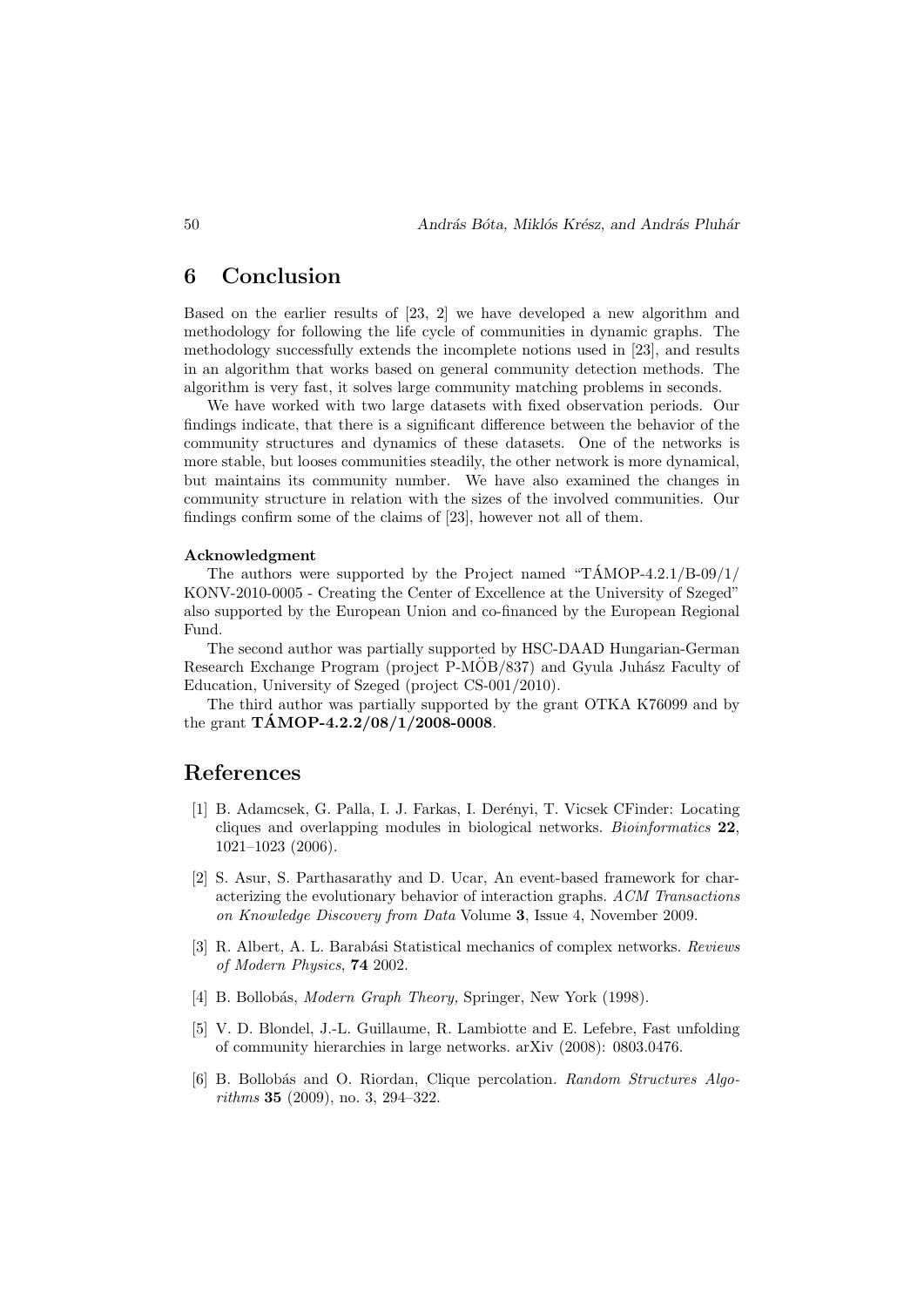- [7] D. Braha, Y. Bar-Yam, Time-Dependent Complex Networks: Dynamic Centrality, Dynamic Motifs, and Cycles of Social Interaction, Adaptive Networks, chapter 3, 2009.
- [8] A. Csernenszky, Gy. Kovács, M. Krész, A. Pluhár and T. Tóth, Parameter optimization of infection models. Proc. of the Challenges for Analysis of the Economy, the Business, and Social Progress International Scientific Conference, Szeged, November 19–21, 617–623, 2009.
- [9] L. Csizmadia, Recognizing communities in social graphs, MSc thesis, University of Szeged, 2003. (in Hungarian)
- [10] L. Csizmadia, A. Bóta and A. Pluhár, Community detection and its use in Real Graphs. Proceedings of the 13th International Multiconference INFOR-MATION SOCIETY - IS 2010, 393-396.
- [11] T. S. Evans and R. Lambiote, Edge Partitions and Overlapping Communities in Complex Networks. arXiv:0912.4389v1, 2009.
- [12] S. Fortunato, Community Detection in graphs. Physics Reports Volume 486, Issues 3-5, February 2010, Pages 75-174.
- [13] M. Granovetter, The Strength of Weak Ties. American Journal of Sociology 78(6) 1360–1380, 1973.
- [14] M. Granovetter, Threshold models of collective behavior. American Journal of Sociology 83(6) 1420–1443, 1978.
- [15] E. Griechisch and A. Pluhár, Community Detection by using the Extended Modularity.  $(CS)^2$  - Conference of PhD Students in Computer Science, Szeged, 2010.
- [16] J. Kleinberg, An Impossibility Theorem for Clustering. Advances in Neural Information Processing Systems (NIPS) 15, 2002.
- [17] J. M. Kumpula, M. Kivela, K. Kaski and J. Saramaki, A sequential algorithm for fast clique percolation. Phys. Rev. E 79, 026109 (2008).
- [18] S. Milgram, The Small World Problem. Psychology Today, 1(1), 60–67, 1967.
- [19] T. Népusz, A. Petróczi, L. Négyessy and F. Bazsó, Fuzzy communities and the concept of bridgeness in complex networks. Phys. Rev. E 77, 016107 (2008).
- [20] M.E.J. Newman, The structure and function of complex networks. SIAM Rev. 45, 167–256, 2003.
- [21] M. E. J. Newman, Detecting community structure in networks. Eur. Phys. J. B 38, 321–330 (2004).